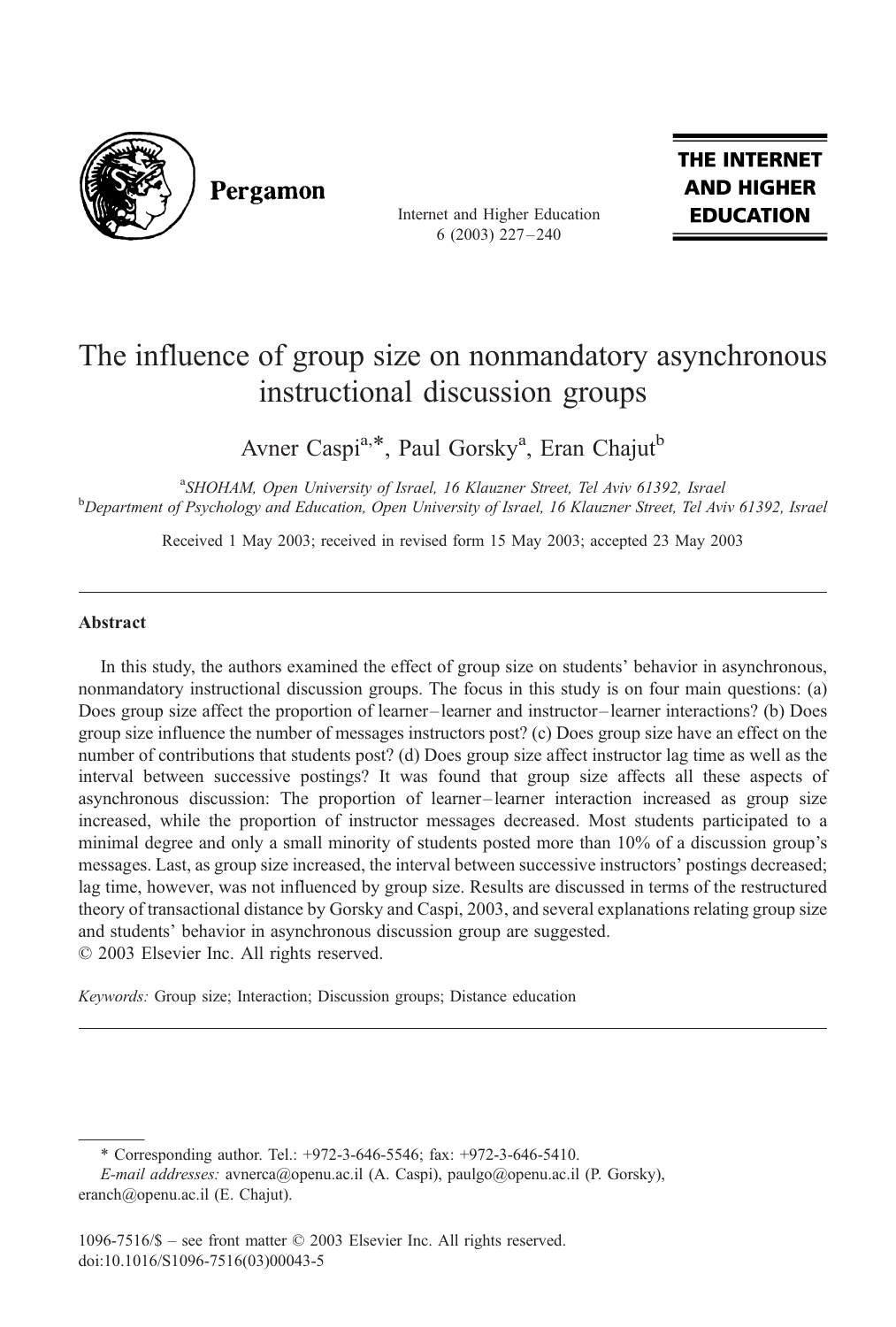# 1. Introduction

### 1.1. Web-based instructional environments

Over the last decade, distance education systems have been evolving rapidly from correspondence-based courses to Web-based instructional environments (WBIE). Recently, [Sikora and Carroll \(2002\)](#page-13-0) reported that among students in the United States who participated in distance education programs, about two-thirds did so via the Internet. Universities that traditionally deliver courses face-to-face are also implementing WBIE to some extent. The integration of WBIE into traditional course design ranges from very limited (i.e., downloading learning material) to very extensive (i.e., full replacement of in-class meetings). Instruction via the Internet enables course designers to update course content on a semester basis, thereby accommodating up-to-date papers, research findings, and other changes in curriculum. More importantly, WBIE enables access to remote databases using multimedia technologies and allows students to interact, asynchronously or synchronously, in diverse ways (i.e., voice–text).

The authors of this article conducted a study of the impact of group size on patterns of interactions in optional, nonmandatory, and asynchronous instructional discussion groups. These kinds of discussion groups are gaining prominence since many universities and colleges are routinely implementing such services through course websites. Specifically, the following issues were investigated: The amount and kinds of interpersonal interaction (instructor–learner; learner–learner), the proportion of instructor messages, the level of learners' participation (i.e., How many massages do they post? Does a small minority of participants account for most of the messages regardless of group size?), and temporal dimensions such as time intervals between messages (lag time) and between successive postings made by instructor. To begin, a review is presented of the concepts of interaction and dialogue as defined in transactional distance theory [\(Moore, 1993\)](#page-12-0) and later in its reconstructed version (Gorsky  $\&$  Caspi, 2003).

# 1.2. Interaction and dialogue in transactional distance theory

Transactional distance theory assumes the centrality of dialogue as a means of facilitating learning. Interaction may be live or mediated through technology; it may be synchronous or asynchronous. The increasing use of technology, its transparency and user-friendliness encourages the use of asynchronous discussion groups and on-line, synchronous chat rooms. Instructors may or may not choose to participate in these forums. These technologies enable students to share ideas, gain insights, and seek support.

[Moore \(1989\)](#page-12-0) wrote that the term interaction has been misused and ''carries so many meanings as to be almost useless, unless specific submeanings can be defined and generally agreed upon.'' More recently, researchers (e.g., [Reeves, 1999; Rose, 1999; Yacci, 2000\)](#page-12-0) have noted that the term is often defined loosely and inconsistently. For current purposes,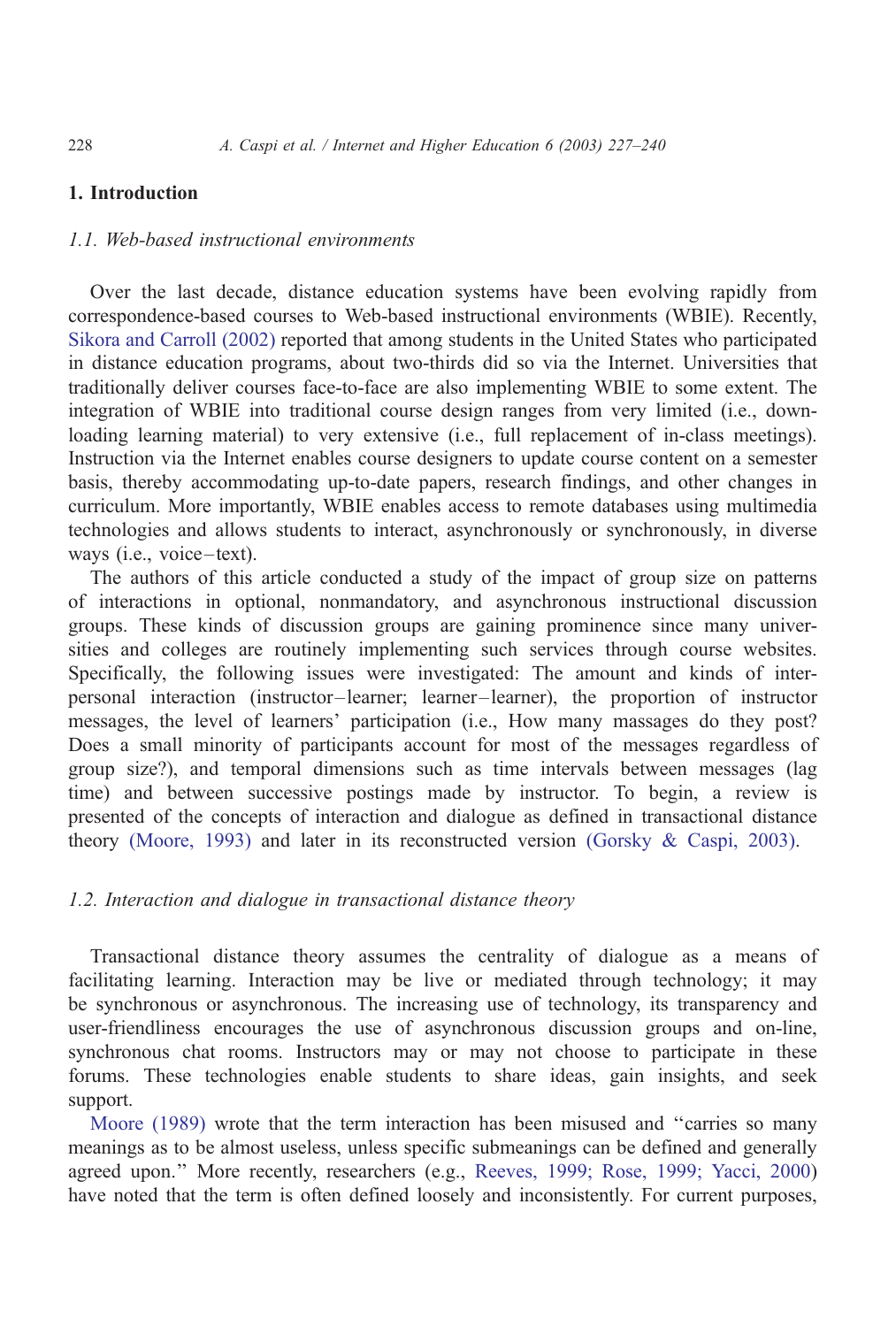the authors opt for a structural definition of interactivity (interaction) proposed by [Yacci](#page-13-0) (2000). He defines four major attributes of the concept:

- 1. Interactivity is a message loop;
- 2. Instructional interactivity occurs from the learner's point of view and does not occur until a message loop from and back to the student has been completed;
- 3. Instructional interactivity has two distinct classes of outputs: content learning and affective benefits; and
- 4. Messages in an interaction must be mutually coherent.

As opposed to [Yacci \(2000\),](#page-13-0) the authors assume that instructional interactivity also occurs from the instructor's point of view, that is, if an instructor posts a message that leads to a coherent response, this too, is instructional interactivity.

Dialogue, as defined by [Moore \(1993, p. 24\),](#page-12-0) is more than mere interaction:

The term "dialogue" is used to describe an interaction or series of interactions having positive qualities that other interactions might not have. A dialogue is purposeful, constructive and valued by each party. Each party in a dialogue is a respectful and active listener; each is a contributor, and builds on the contributions of the other party or parties... The direction of a dialogue in an educational relationship is towards the improved understanding of the student.

The restructured model of transactional distance [\(Gorsky & Caspi, 2003\)](#page-12-0) includes four kinds of dialogue relevant to distance education. [Moore \(1989\)](#page-12-0) defined the first three while [Fulford and Zhang \(1993\)](#page-12-0) identified the fourth.

- Instructor–learner: An interaction that provides the learner with information, feedback, and motivation.
- Learner–learner: An interaction that provides learners with information, feedback, motivation, and a social environment.
- Learner–subject matter: An internal interaction in which the learner assimilates and accommodates the subject matter.
- Vicarious interaction: A vicarious learner can learn through other students' interactions with the instructor and other students.

The scope of this investigation includes only instructor–learner and learner –learner interactions. The goal of this study is to investigate the impact of group size on interaction in asynchronous discussion groups. A literature review follows.

# 1.3. The effect of group size on interaction in distance education courses

Compared to the effect of class size on learning outcomes in the classrooms, remarkably few research studies have addressed the effect of group size on interaction or learning outcomes in distance education courses. However, these few studies found that on-line group size does have a significant and meaningful impact on interpersonal interaction (instructor–learner, learner–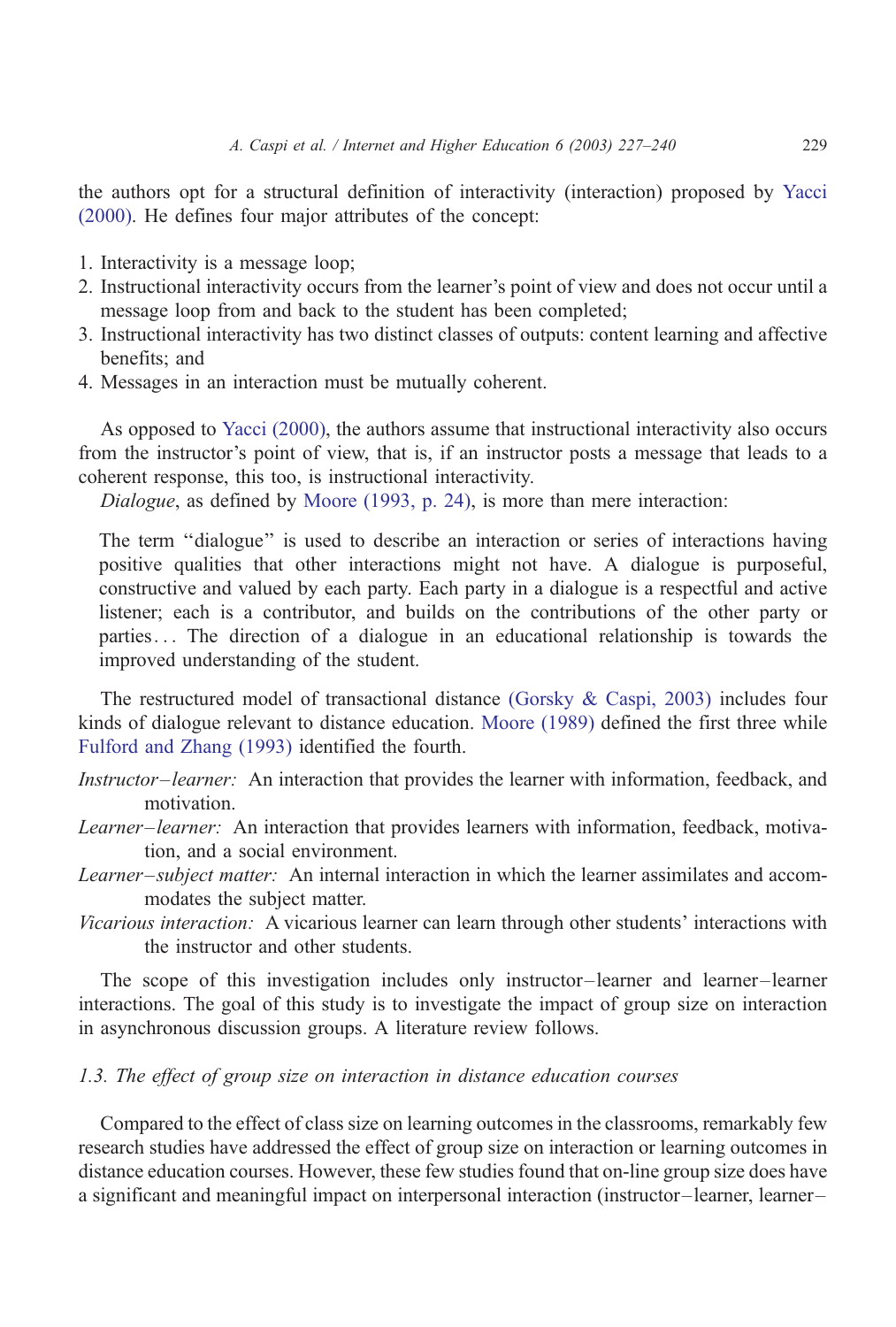learner). [Chen and Willits \(1998\)](#page-12-0) found that the larger the learning group, the greater the transactional distance between instructor and learners (as perceived by the learners). [Vrasidas](#page-13-0) and McIsaac (1999) explored participation of students in a small asynchronous discussion group. They found that four students were not enough to generate productive asynchronous discussion. They speculated that if more students were enrolled in the course, more asynchronous interactions would have occurred.

Two other studies dealt with group size in distance education, but the focus was not directly on interaction. [Biner, Welsh, Barone, Summers, and Dean \(1997\)](#page-12-0) explored students' satisfaction in groups that ranged in size from 1 to 33 and found that learners in small groups were more satisfied with the courses and more apt to exceed their previous academic performance than in large groups. [Sugrue, Rietz, and Hansen \(1999\)](#page-13-0) compared course satisfaction and students' performance in small (30 participants) and large (63 participants) groups. In this study, learners were taught synchronously via two-way video broadcast, while the instructor alternated between the large and the small groups every other week. Sugrue et al. found that students achieved higher exam scores in the small group relative to the large one, as well as significantly lower students' satisfaction in the large group.

[Twigg \(2001\)](#page-13-0) surveyed several distance education programs and found that class size was limited to about 9–25 students in programs where high interactivity was deemed important. Field recommendations limited this range from 12 to 20. For instance, in the Distance Education Online Symposium Listserve (DEOS-L), ([http://lists.psu.edu/archives/deos-l.html\)]( http:\\lists.psu.edu\archives\deos-l.html ) the common recommendation is to limit enrollment to 20 participants.

[Fahy, Crawford, and Ally \(2001\)](#page-12-0) maintained that as group size increases, the number of potential learner–learner and instructor–learner interactions grows proportionally. [Gorsky](#page-12-0) and Caspi (2003) proposed another relation between group size and proportion of potential (and actual) learner–learner and instructor–learner interactions. The restructured transactional distance model contends that as group size increases, the potential for learner–learner interaction increases, whereas the potential for instructor–learner interaction decreases. Thus, group size seems to be a major structural determinant regarding levels of interactions in distance education.

Another structural dimension of instructor–learner interaction studied was the temporal. Two aspects of this dimension were identified: (1) the lag time (i.e., speed of reply) between learner-posted messages and instructor reply and (2) the time interval between successive instructors' postings. A review of literature showed that these variables have not been studied. However, these temporal dimensions may affect the amount of participation in asynchronous discussion groups. Knowing that the instructor is present, learners may participate more frequently in the discussion group. In nonmandatory groups, frequent instructor presence may alter learner behavior. Group size may affect instructor's presence in a very simple way: In large groups, instructors are called upon to answer more often; therefore, they are present in the group more frequently.

As a historical note, these seemingly straightforward findings may be significant. A halfcentury of research into the relation between class size and learning outcomes in traditional classrooms has yielded inconclusive findings; therefore, it is ostensibly surprising to find that group size does indeed influence outcomes in distance education settings. There is, however,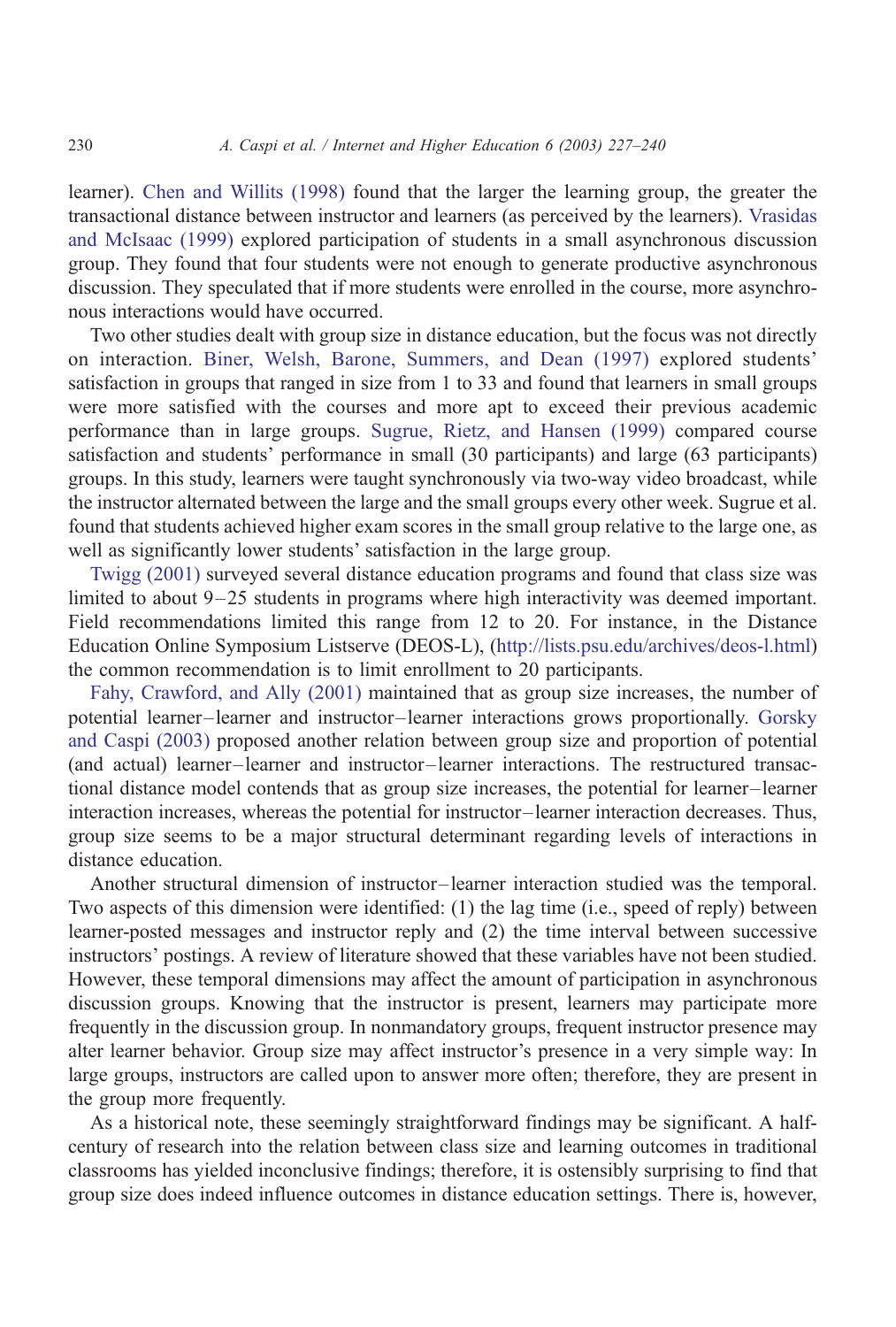a reasonable basis to suppose that this may be the case. [Lazear \(2001\)](#page-12-0) pointed out factors that interact simultaneously with the variable class size in traditional classrooms: behavior and disciplinary issues (class size effects are larger for less well-behaved learners), age and attention spans (optimal class size varies directly with the attention span of learners), and group segregation by ability (for good learners, class size may rise with no detrimental effects on outcomes). Disciplinary issues, attention spans, and homogeneous grouping are less relevant for university level distance learners. Therefore, it seems that group size may indeed be a relevant and significant factor, as the above-cited findings indicate.

### 1.4. Interaction and participation in nonmandatory asynchronous discussion groups

Adding information collected in public, not necessarily in instructional, discussion groups, completes this review. Similar to the present research, participation in these groups is nonmandatory. In research of public discussion groups, [Hiltz and Turoff \(1978\)](#page-12-0) noted that conferences with less than 8–12 active participants would, after a short while, fail to produce enough new material to justify their continued use of the system. Thus, they set a lower boundary for an optimal number of participants.

In public discussion groups, [Jones \(2000\)](#page-12-0) found that a small minority of participants posted a large proportion of messages and increasing the number of participants did not increase user contributions. This finding has not provoked studies so far. Nonmandatory instructional discussion groups may provide a relevant starting point to test the generality of this finding.

Moreover, [Jones \(2000\)](#page-12-0) claimed that the upper boundary for the number of optimal participants is determined by cognitive factors, in particular ''information overload.'' When the group is too large, participants are confronted with too many data items. To cope with information overload, participants may choose to end participation, ignore parts of the discussion or participants (for instance by filtering), or to split the discussion group into subgroups. Thus, Jones' analysis suggests that, on the one hand, group size is not an important factor because the number of active participants does not influence contribution, and in any group size, a small minority posts most of the messages. On the other hand, behavior of participants is influenced by group size, especially when it becomes too large.

### 1.5. Research questions

The study raises four questions:

- 1. Does group size influence the proportion of learner–learner and instructor–learner interactions?
- 2. Does group size influence the proportion of instructor messages posted to the group?
- 3. Does group size influence the distribution of the number of messages per student? In other words, does a small minority of participants indeed account for most of the messages regardless of group size?
- 4. Does group size affect instructor posting rate: instructor–learner lag time and instructor posting interval?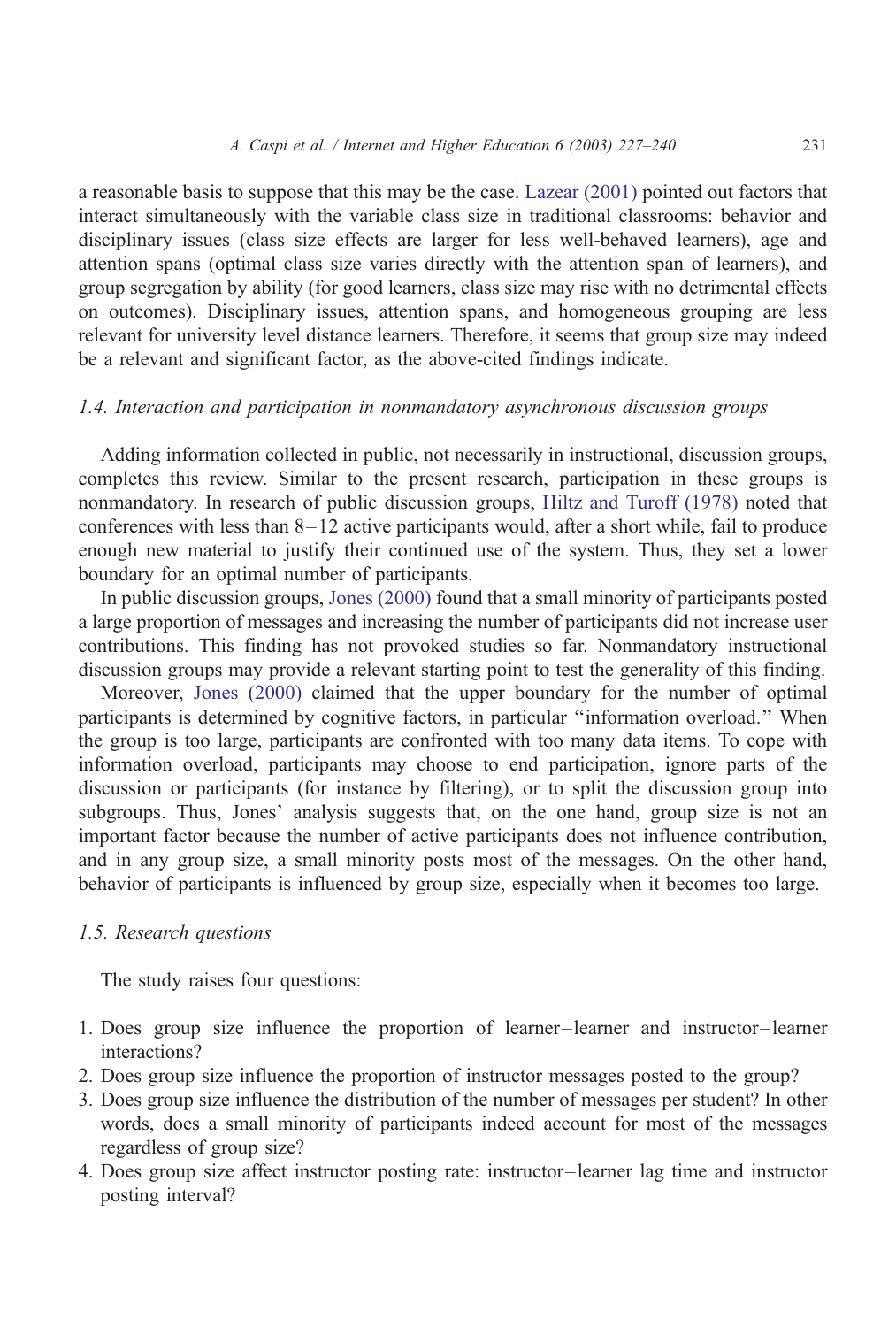# 2. Background

The Open University of Israel is a distance education university designed to offer academic studies to students throughout Israel. Established in 1974, the university offers a home study system based on textbooks, tutors, and study centers throughout the land. This year's enrollment is more than 38,000 students.

The classic text–tutor system was enriched in 1999 with the introduction of WBIE, wherein each course has its own website. Course sites are intended to simplify organizational procedures and to enrich students' learning experiences. Use of the website is optional, nonmandatory, so that equality among students is preserved (this year, only about 42% of the students have home access to Internet). The WBIE does not replace textbooks or face-to-face tutor-led class sessions that are the pedagogical foundations of the Open University.

From its inception, researchers at the Open University have studied the WBIE. [Tal \(2000\)](#page-13-0) studied WBIE in its first year and found that only 28% of Open University students entered discussion groups at least once. Of these percentage, only one quarter (about 7% of the total student body) actively participated in discussions (i.e., posted at least one message). The remainder took an observational role. The authors reiterate that use of WBIE is optional, that is, students receive no academic credit for their participation. This year, from 2002 to 2003, about 15% of the total student body posted at least one message.

In this study, instructor is the term used for the person who communicated with students via asynchronous discussion groups. Instructors may be senior academic staff members who are responsible for all pedagogical and administrative aspects of the course or junior tutors, subordinate to senior staff, who appear in the face-to-face class sessions throughout Israel.

# 3. Method

# 3.1. Sample

The sample included 47 out of about 200 courses that offered nonmandatory, asynchronous discussion groups during the spring semester of 2002. Courses were randomly sampled from each of the four university faculties: humanities, social sciences, natural sciences, and exact sciences. Table 1 presents the sample population of the study.

Table 1 Number of courses by faculty

| Discipline       | Number of courses |
|------------------|-------------------|
| Social sciences  |                   |
| Natural sciences |                   |
| Exact sciences   |                   |
| Humanities       |                   |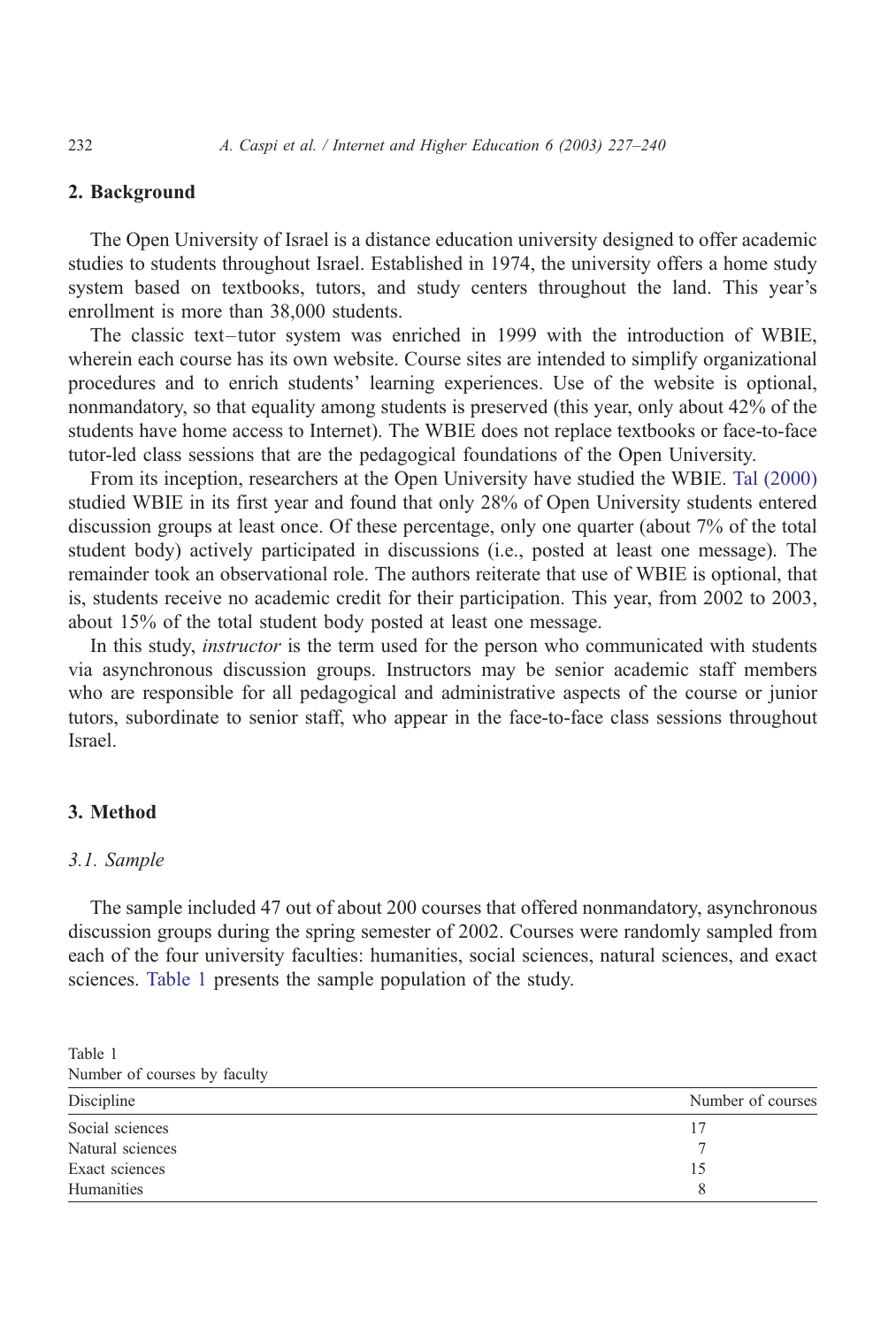# 3.2. Procedure

The basic unit studied in this research was a ''message.'' Each message was categorized according to the following criteria: (1) authorship (instructor or student) and (2) date and time of posting. A second unit investigated was a thread, defined as an initial message and all replies to it. Threads were then categorized according to instructor involvement. A thread containing at least one instructor message was categorized as an instructor–learner interaction; whereas, threads without instructor comments were categorized as a learner–learner interaction. The proportion of instructor messages was calculated separately for each course. Instructor lag time was calculated from learner's initial message to the first instructor posting within the same thread. For each course, instructor lag time was averaged separately. A time interval was calculated between any two successive instructor postings. This time interval was averaged separately for each course.

# 4. Results

A total of 7706 messages were analyzed. Instructors initiated 235 messages; learners initiated 2996 messages. Of instructor-initiated messages, 75% remained unanswered. Of learner-initiated messages, 19% remained unanswered. All initiated messages that received one or more responses (that is, interaction loops) were divided as follows: 1768 instructor– learner interactions (the term instructor–learner interaction relates to interactions initiated either by instructors or learners) and 694 learner–learner interactions. It is noteworthy that in 5 of the 47 courses, no interaction of any type was recorded because all initiated messages remained unanswered.

Active participation in groups ranged from 1 to 156 participants. Three group sizes were defined based on the number of active participants without regard to the actual number of enrolled learners. Table 2 presents the number of courses by group size.

### 4.1. Proportion of learner–learner and instructor–learner interactions

[Fig. 1](#page-7-0) presents the proportion of learner–learner and instructor–learner interactions. The observed pattern is clear: Instructor–learner interaction overwhelmingly dominated all groups. Analysis of variance (ANOVA) conducted on the number of interactions with interaction type (learner–learner vs. instructor–learner) and group size as between-group factors, confirmed

| Distribution of courses by group size                   |            |              |           |  |
|---------------------------------------------------------|------------|--------------|-----------|--|
|                                                         | Small      | Medium       | Large     |  |
| Number of active participants in discussion groups      | $0 - 10$   | $11 - 50$    | >51       |  |
| Number of courses $(\% )$                               | 23(48.9)   | 14(29.8)     | 10(21.3)  |  |
| Average number of enrolled learner                      | 82.35      | 201.36       | 751       |  |
| Average number of active participants (% of enrollment) | 3.09(12.6) | 26.86 (17.9) | 90 (18.7) |  |

Table 2 Distribution of courses by group size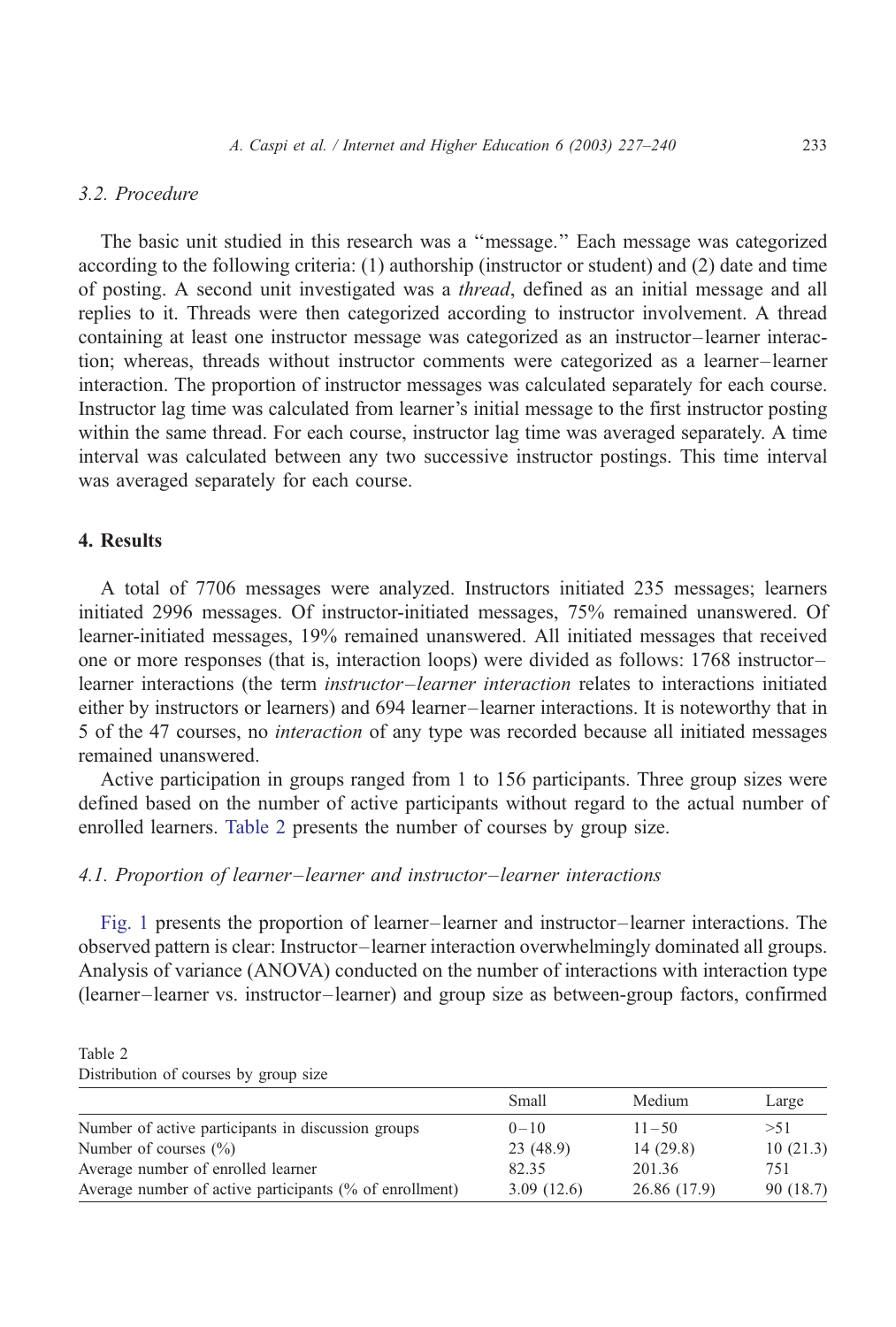<span id="page-7-0"></span>

Fig. 1. Average proportion of instructor-learner (I-L) interaction and learner-learner (L-L) interaction.

this observation. Interaction type and group size were found significant  $[F(1,78) = 17.46]$ ,  $P < .001$ ;  $F(2,78) = 37.74$ ,  $P < .001$ , respectively] as well as a marginally significant interaction between them  $[F(2,78) = 3.03, P = .055]$ .

To complete this picture, instructor–learner and learner–learner interactions were analyzed. In instructor–learner interactions, on the average, two to three participants interacted within each thread. Table 3 presents the average number of participants who interacted per thread according to group size. A significant difference between group size was found  $[F(2,38) = 6.37, P < .001]$ . This effect stemmed from significantly fewer participants in the small group relative to the large group ( $P < .01$ ). For learner–learner interactions in 17 groups no such interactions occurred. For those groups in which learner–learner interactions did occur, group size significantly influenced participation in interactions  $[F(2,22) = 5.19]$ ,  $P < 0.05$ . Again, in small groups, there were fewer participants per interaction relative to large groups ( $P < .05$ ).

### 4.2. Proportion of instructor messages posted to the group

The number of active participants correlated negatively with the proportion of instructor messages ( $r = -.57$ ,  $P < .001$ ). [Fig. 2](#page-8-0) presents the average percentage of messages posted by the instructor in the three group sizes. ANOVA was performed on the percentage of instructor posted messages and revealed a significant group size effect  $[F(2,39) = 19.72, P < .001]$ .

Table 3 Average number of participants in interactions

| Type of interaction | Group size |        |       |  |
|---------------------|------------|--------|-------|--|
|                     | Small      | Medium | Large |  |
| $I-L$               | 2.11       | 2.25   | 2.39  |  |
| $L-L$               | 1.67       | 2.19   | 2.44  |  |

 $I - L$  = instructor – learner;  $L - L$  = learner – learner.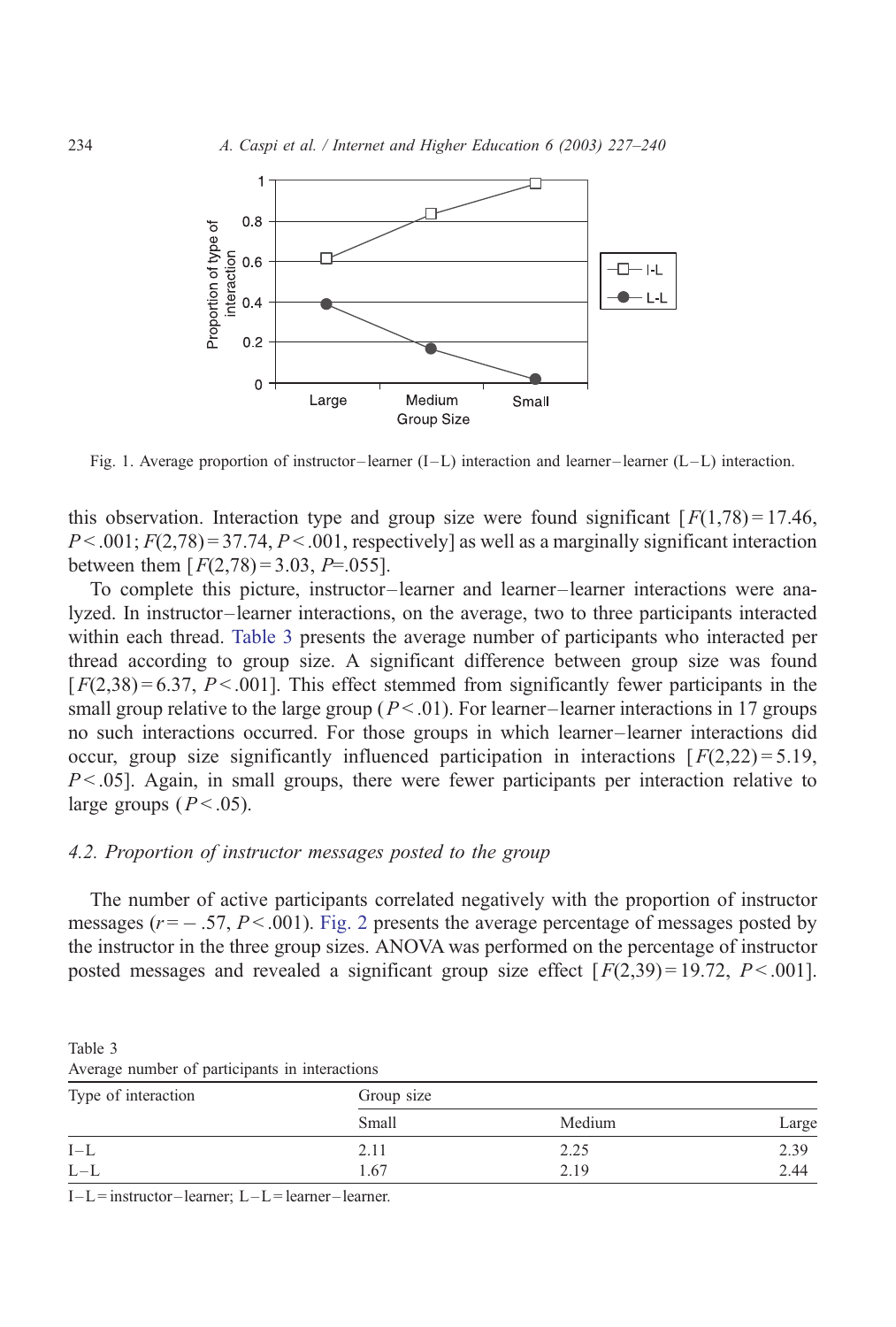<span id="page-8-0"></span>

Fig. 2. Average percentages of messages posted by instructors.

Scheffe's post hoc test showed that proportionally, in small groups, instructors posted significantly more than their peers in medium and large groups. A significant difference was also found between medium and large groups (both  $P's < .05$ ).

# 4.3. Number of messages per student

The claim that a minority of participants posts a majority of messages was tested. As [Jones](#page-12-0) (2000) found, most students posted a small amount of messages. Fig. 3 presents distributions of the average percentage of students per group size who posted once, twice, and up to 10 times. A negligible number of students posted more than 10 times (Fig. 3 does not present these data items that, however, were accounted for in the statistical analysis). Clearly, most of the learners posted very few messages. The curve approaches its asymptote at around four, which means that most of the learners (about 80%) posted once, twice or, at most, three times during the entire course. As Fig. 3 shows, there is no difference between group sizes, that is, an increase in the number of active participants does not result in an increase in the number of contributions per participant.



Fig. 3. Distribution of average number of messages per student in three group sizes.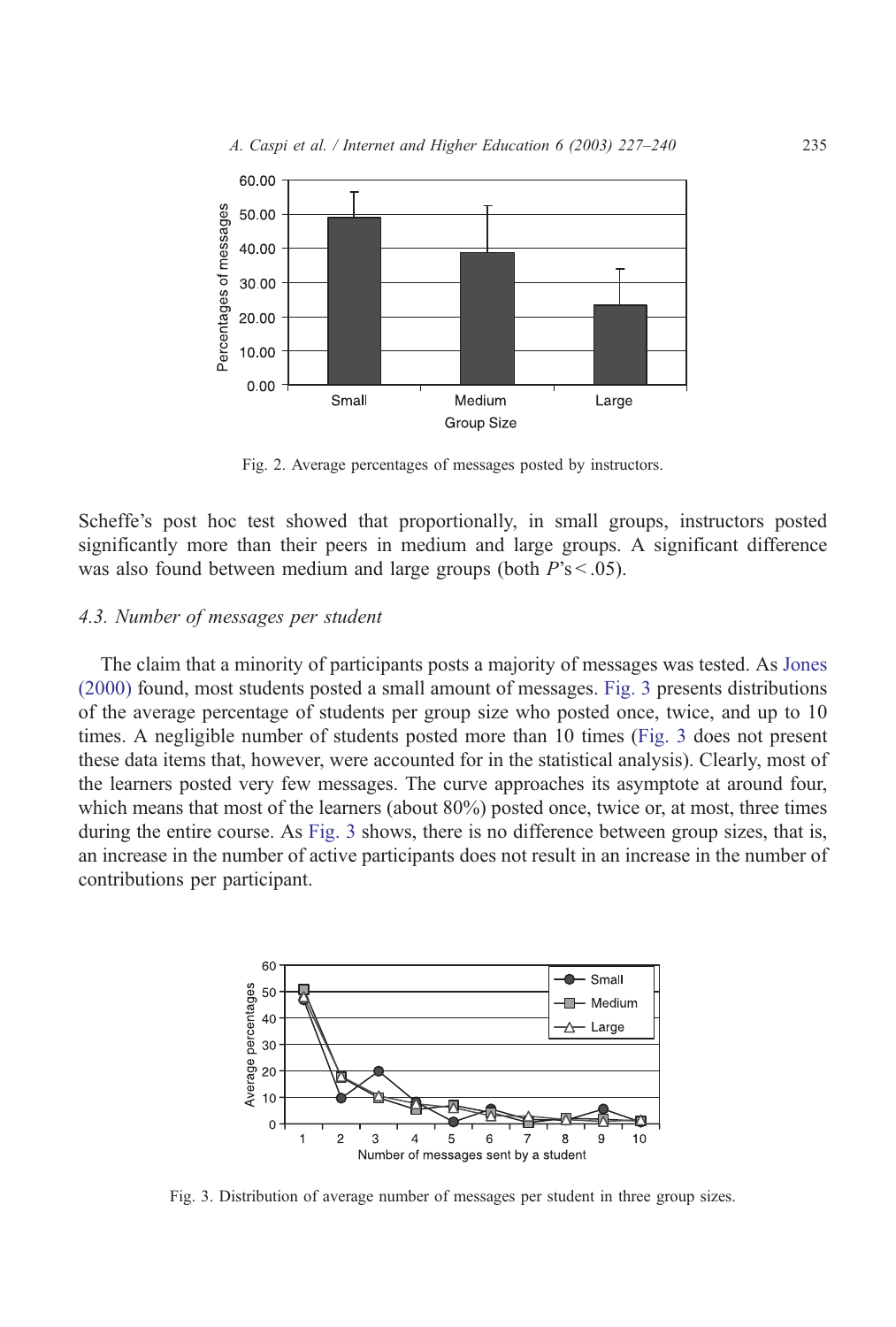<span id="page-9-0"></span>

Fig. 4. Average number of students that sent more than 10% of the messages.

In addition, the number of learners who posted a ''significant'' amount of messages was counted. The criterion selected for significant was having posted more than 10% of the learners' messages per discussion group. An extremely small minority of learners (5.8% out of the total number of active participants) met this criterion. Nonetheless, group size affected this number (Fig. 4), as was confirmed by ANOVA  $[F(2,39) = 17.602, P < .001]$ . In large groups, such students were significantly fewer relative to medium and small groups  $(P<.001)$ , which did not differ significantly.

# 4.4. Temporal dimensions

The impact of group size on two temporal dimensions was examined. The dimensions were (1) lag time between students' posted messages and instructor response and (2) the time interval between instructors' successive postings. The latter takes into account all postings, initiated messages as well as responses, in the discussion group.



Fig. 5. Average interval in hours between successive postings of instructors.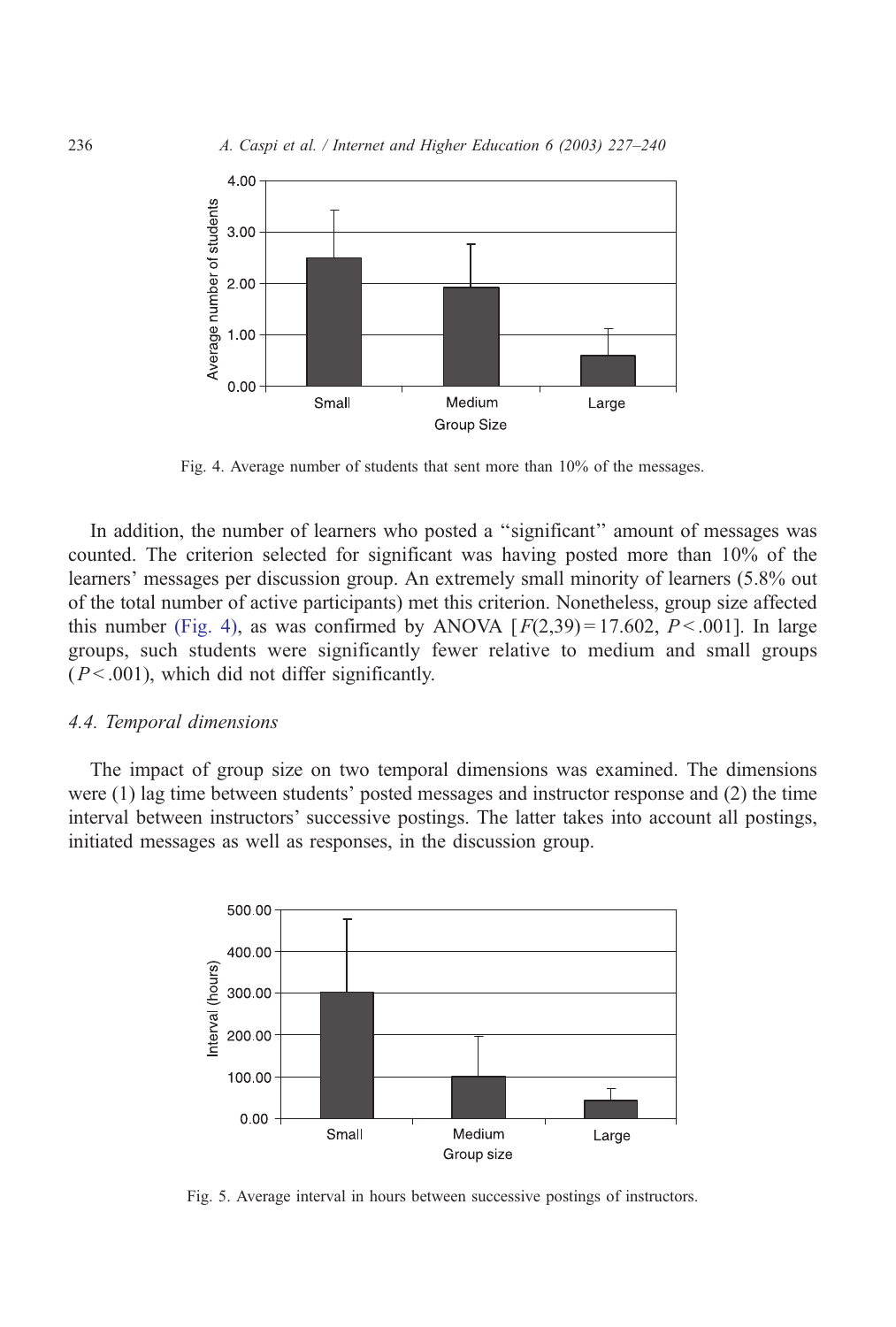First, no effect of group size on lag time was observed  $[F(2,39) \le 1]$ . In general, instructors' lag time was 32 hours (about one day and a half). However, variance between courses was very large (S.D. 24 hours), implying individual patterns of instructor behavior.

Second, the time interval between instructors' successive postings was affected by group size  $[F(2,39) = 16.22, P < .001]$ . [Fig. 5](#page-9-0) shows that instructors posted less frequently in small groups than in medium and large groups ( $P < .001$ ), which did not differ significantly.

### 5. Discussion

In this study, several questions concerning the influence of group size on interactions in a nonmandatory, WBIE were asked. Before discussing the implications of each specific research question, it should be noted that the environment studied was utilized actively by a minority of the learners enrolled in the courses (15%). Of these 15%, it was found that about 80% posted one to three messages during the entire semester. That is, only 3% of the university students enrolled in these courses posted four or more messages over the entire course. One partial explanation for this behavior is that participation is nonmandatory. A second is that learners are explicitly identified when logging on by their usernames and that this lack of anonymity may discourage participation. [Kelsey \(2000\)](#page-12-0) found that social anxiety discourages learners from participating in synchronous discussions. This same concern may limit participation in asynchronous groups. Third, the system may indeed have been utilized effectively by unrecorded and undocumented vicarious learning.

In addition, instructors initiate very few interactions (7% of the total). Furthermore, of instructor-initiated messages, 75% remained unanswered. Three tentative explanations are proposed: First, even if instructors perceive WBIE as an effective tool, they may choose not to use it since a large proportion of university students have no access to Internet providers. Therefore, any use of this medium would be discriminatory in nature. Second, assuming instructors perceived WBIE to be an effective tool, and in fact posted messages with intent to initiate discussion, a lack of learner response would lead to an extinction of such initiatives. Third, instructors may not perceive WBIE to be an effective instructional or learning tool. Having made this assumption, instructors may have posted messages that were of a primarily informative nature regarding assignments, tests, etc. Therefore, most of the messages were unanswered. Instructor perception of the WBIE as ineffective may have emerged from the fact that, at the time of the study, the instructor had no information regarding the number of learners who logged on to the system and were inactive. Such passive users may have experienced vicarious learning without the knowledge of the instructor.

Regarding the research questions, it was found that as group size increased, the proportion of learner–instructor interaction decreased while the proportion of learner–learner interaction increased. These findings support the restructured model of transactional distance proposed by [Gorsky and Caspi \(2003\).](#page-12-0) A tentative explanation of this finding is that small groups enable instructors to devote more time and attention to each learner. In large groups, the potential for learner–learner interaction is greater than in small groups simply because the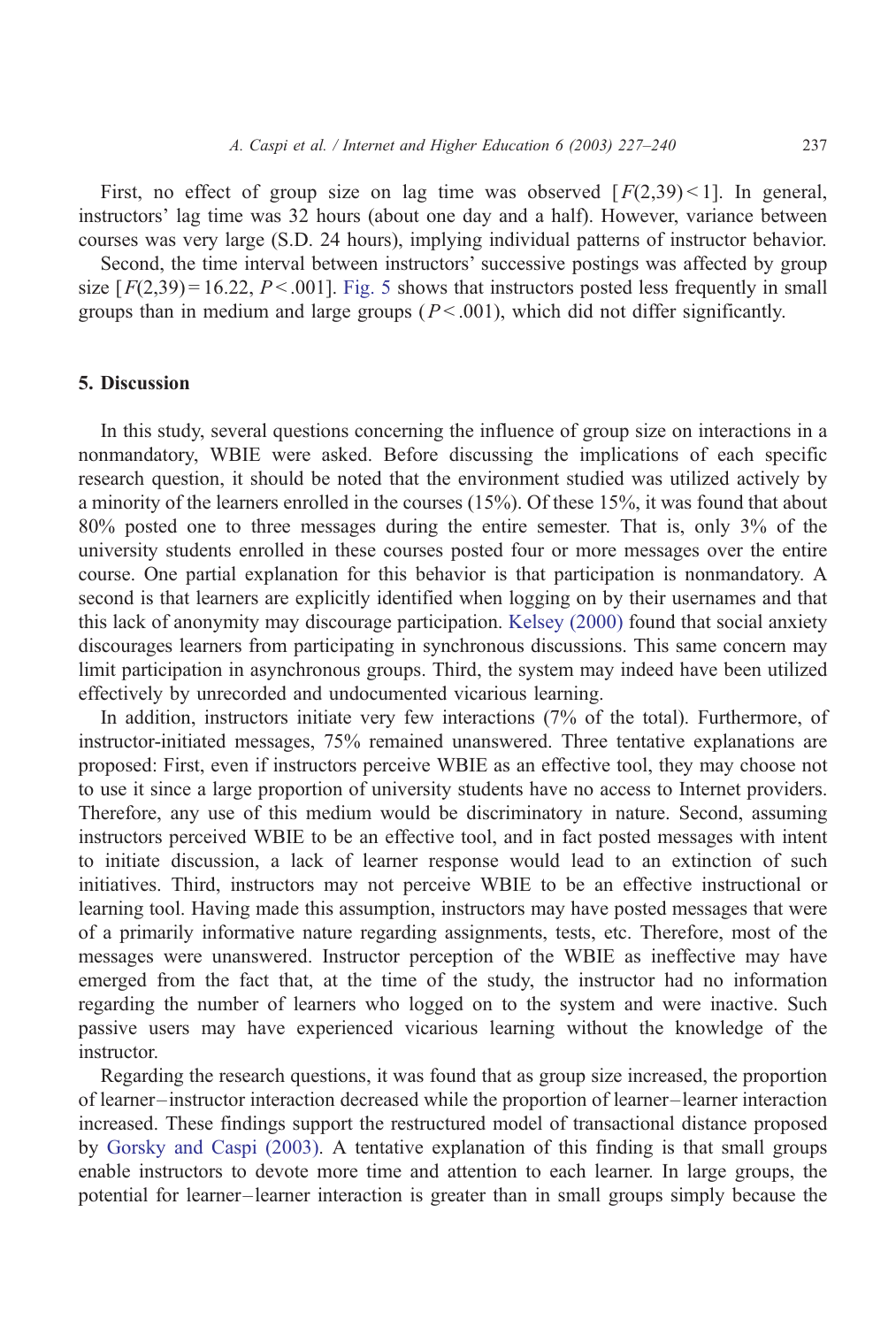number of participants means a larger number of opportunities to find a compatible discussion partner. In this study, interaction was defined structurally, not by its content. To more fully understand WBIE discussion groups, content analysis is required. Such an analysis would reveal differences, if any, between contributions made by instructor and learner, that is, who talks about pedagogical/intellectual issues [\(Anderson, Rourke, Garrison, & Archer,](#page-12-0) 2001) and who talks about organizational, technical, or social issues.

In addition, the vast majority of instructor–learner interactions was limited to one learner only, that is, multiparticipant discussions did not emerge. One may conclude that learners who received no credit for participation did not perceive the WBIE as relevant. An alternative explanation is that since the instructor responded to student-initiated messages quickly (within 36 hours), the instructor's definitive response discouraged further participation. Again, to more fully resolve this issue, content analysis and a study of the impact of a delayed lag are called for.

Furthermore, the proportion of instructor messages (including interactive messages as well as those not responded to) in the group decreased as group size increased. Two tentative explanations for this finding are suggested. Either the instructor chose not to intervene when learner–learner interactions were deemed satisfactory or the instructor was simply overloaded by students' inquiries and chose not to answer every message. In the absence of an instructor response, learners may have contributed their own ideas.

Moreover, it was found that, regardless of group size, a minority of participants contributed the majority of messages. Learners generally made one to three contributions per course to the ongoing discussion. In small groups, two to three learners (constituting about 25% of such groups) contributed more than 10% of the messages. In medium and large groups, one to two learners (about 4% for medium and 0.5% for large groups) contributed more than 10% of the messages. To generate more than 10% of the messages in large groups with an average of about 300 messages would be more difficult than in small groups that averaged about 20. To send more than 30 messages of any kind per semester, a learner must post at least two messages a week. Such students are few and special, given that contribution was not credited. It will be interesting to examine their qualitative contributions, if any, and to find out if these learners share common characteristics.

Finally, as group size decreased, the interval between successive instructor postings increased. Few participants, lacking motivation to respond to noncredited instructor postings, may explain this. This, in turn, cannot generate or sustain a ''critical mass'' of interaction. Therefore, instructor postings decrease and the time intervals between them increase. In medium and large-sized groups, although the percentage of active participants is low, their actual number is large. Therefore, activity at the site is generated and is sufficient to sustain interaction that, in turn, leads to more frequent postings made by the instructor.

In large groups, although the instructor posts more messages more frequently, the proportion of instructor–learner interactions decreases vis-a`-vis learner–learner interactions; that is, in larger groups, a larger number of learners interact among themselves. From a pedagogical point of view, if one believes that learner–learner interactions facilitate learning, this might be an excellent way to do so. Such methodology might be formalized didactically.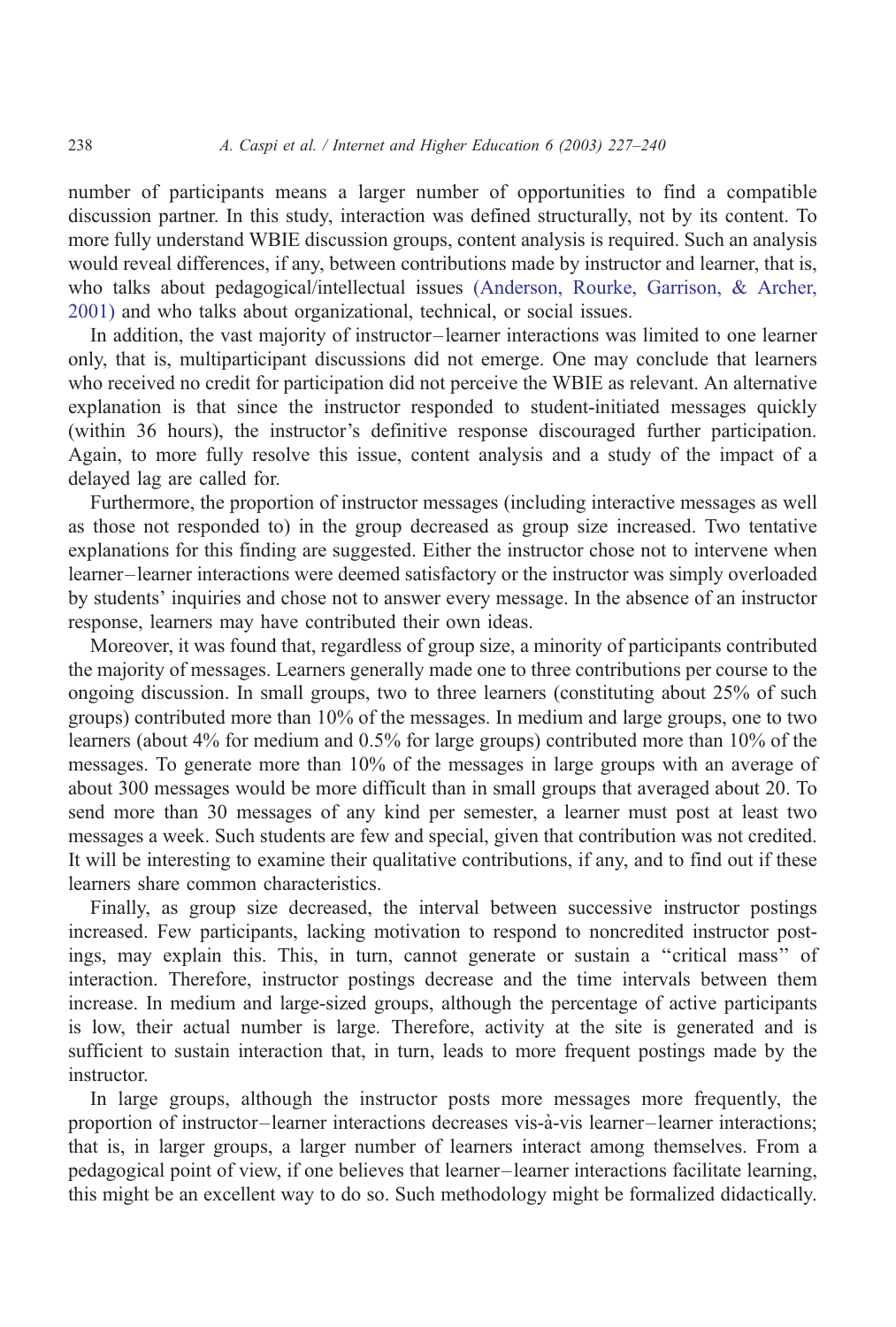### <span id="page-12-0"></span>6. Conclusions and implications

The authors conclude that only a limited number of learners actively participate in nonmandatory discussion groups. This is in accord with similar findings from synchronous discussion groups (Kelsey, 2000) as well as asynchronous, public discussion groups (Jones, 2000).

Two implications emerge from the study. First, to increase learner participation in asynchronous, nonmandatory discussion groups, a larger group size is called for. This creates a greater potential for interaction, especially between and among learners. Second, for instructional designers, since only a very small percentage of learners fully utilized the system's potential for interaction, it may be worthwhile to characterize the personality traits of these learners and to orient the environment toward their needs.

The authors reiterate that these findings are limited to a nonmandatory WBIE. An interesting research direction might test whether these patterns of interaction and participation as a function of group size hold also in mandatory discussion groups.

### References

- Anderson, T., Rourke, L., Garrison, D. R., & Archer, W. (2001). Assessing teaching presence in a co[mputer]( http:\\www.aln.org\publications\jaln\v5n2\pdf\v5n2_anderson.pdf ) conferencing context. Journal of Asynchronous Learning Networks [On-line serial], 5(2). Available: http:// www.aln.org/publications/jaln/v5n2/pdf/v5n2\_anderson.pdf. Retrieved May 11, 2003.
- Biner, R. M., Welsh, K. D., Barone, N. M., Summers, M., & Dean, R. S. (1997). The impact of remote-site group size on student satisfaction and relative performance in interactive telecourses. American Journal of Distance Education,  $11(1)$ ,  $23-31$ .
- Chen, Y. J., & Willits, F. K. (1998). A path analysis of the concepts in Moore's theory of transactional distance in a videoconferencing learning environment. American Journal of Distance Education, 13(2), 51 – 65.
- Fahy, P. J., Crawford, G., & Ally, M. (2001). Patterns of interaction in a computer conference tran[script.]( http:\\www.icaap.org\iuicode?149.2.1.4 ) International Review of Research in Open and Distance Learning [On-line serial], 2(1). Available: http:// www.irrodl.org/content/v2.1/fahy.html. Retrieved March 1, 2003.
- Fulford, C. P., & Zhang, S. (1993). Perceptions of interaction: The critical predictor in distance education. American Journal of Distance Education, 7(3), 8-21.
- Gorsky, P., & Caspi, A. (2003). Reconstructing the theory of transactional distance (Manuscript submitted for publication).
- Hiltz, S. R., & Turoff, M. (1978). The network nation. London: Addison-Wesley.
- Jones, Q. (2000). Time to split, virtually: Expanding virtual publics into vibrant virtual metropolises. [Proceedings]( http:\\www.computer.org\proceedings\hicss\0493\04936\04936003.pdf ) of the 33rd Hawaii International Conference on System Sciences. Available at: http://www.computer.org/ proceedings/hicss/0493/04936/04936003.pdf. Retrieved March 1, 2003.
- Kelsey, K. D. (2000). Participant interaction in a course delivered by interactive compressed video technology. American Journal of Distance Education, 14(1), 63-74.
- Lazear, E. P. (2001). Educational production. *Quarterly Journal of Economics*, 116(3), 777-803.
- Moore, M. G. (1989). Three types of interaction. American Journal of Distance Education, 3(2), 1-6.
- Moore, M. G. (1993). Theory of transactional distance. In D. Keegan (Ed.), Theoretical principles of distance education (pp.  $21-38$ ). New York: Routledge Press.
- Rose, E. (1999). Deconstructing interactivity in educational computing. Educational Technology, 39(1),  $43 - 49.$
- Reeves, T. (1999). Keynote address at the ED-MEDIA 1999 World Conference on Educational Multimedia, Hypermedia and Telecommunications, Seattle, WA.